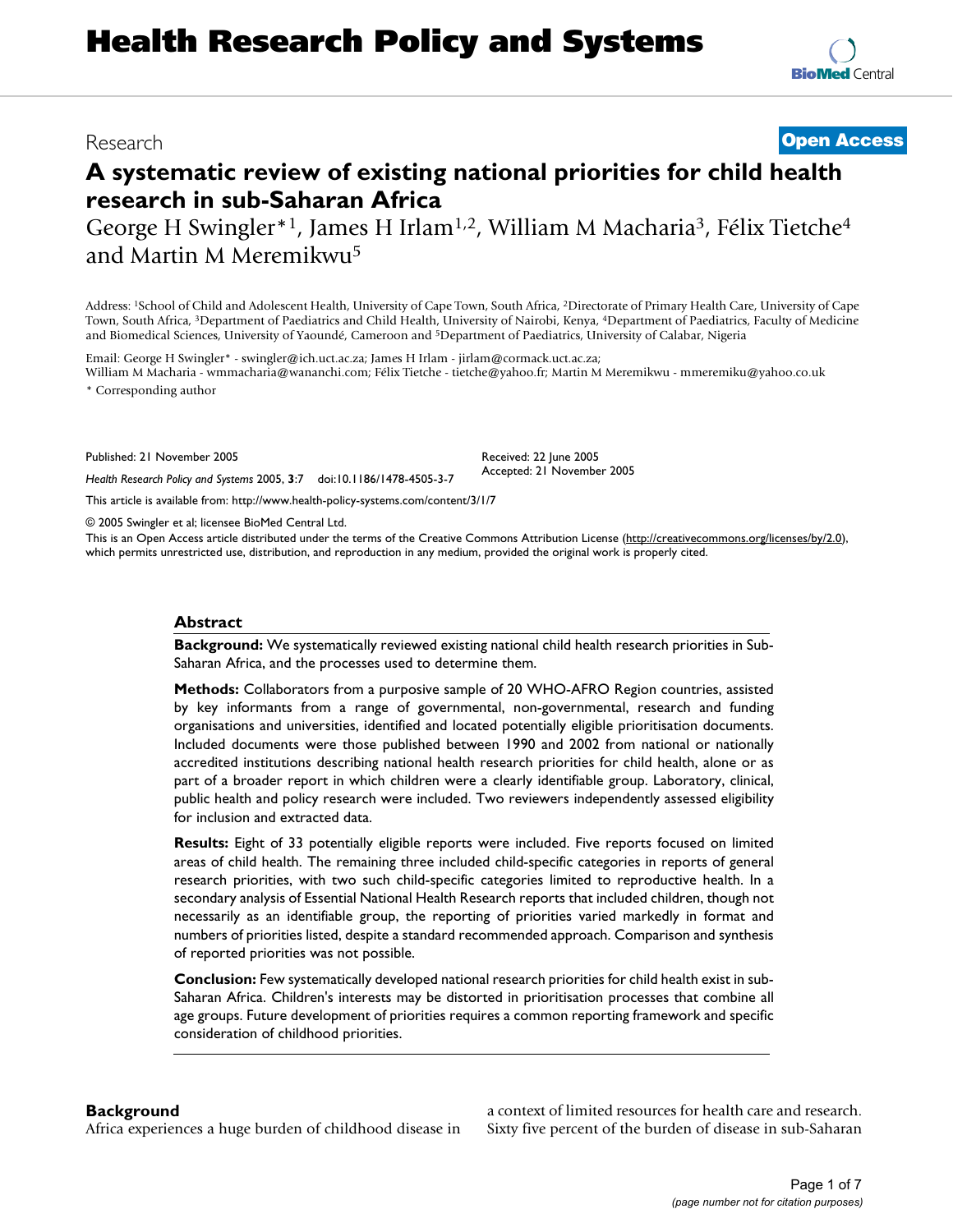Africa in 1990 was attributable to childhood conditions [1]. In 2001 28 of the 30 countries with the highest under-5 mortality rates were in Africa, and the under-5 mortality rate for sub-Saharan Africa was almost 25 times the average rate for industrialised countries [2]. Improvements in child health in Africa have been attributed to the findings of research – such as in vitamin A deficiency, malaria and mother to child transmission of HIV – and further research has been described as fundamental to further improvements [3]. Research is also important in guiding cost-effective policymaking. Because of severely limited resources, prioritisation of research is essential. A recent report of the status of health research in Africa highlighted the need for attention to research priority setting [4]. It cited colonial government interests as having determined priorities in the region prior to independence, and suggested that in the post-independence period priority setting has been haphazard, and determined by institutions or individuals rather than based on country or regional needs.

This study systematically reviews existing national child health research priorities in Sub-Saharan Africa, and the processes used to determine them.

# **Methods**

### *Identification of reports on national child health research priorities*

We took a purposive sample of 20 of the 45 countries in sub-Saharan Africa (corresponding to the WHO-AFRO Region, excluding Algeria). This sample was selected to provide an overall sample that, at face value, represented sub-Saharan Africa geographically, linguistically and with respect to the most important determinants of child health. It included all 15 WHO-AFRO countries in sub-Saharan Africa that had previously participated in the Africa Regional Consultative Process with respect to the status of health research in Africa (Benin, Burkina Faso, Burundi, Cameroon, Cote d'Ivoire, Ethiopia, Guinee Conakry, Kenya, Mali, Mauritius, Nigeria, Senegal, South Africa, Tanzania and Zambia) [4]. For this study, five more countries (Angola, Chad, Democratic Republic of Congo, Ghana and Zimbabwe) were added to improve on representiveness. The total population in the countries included in this survey represented 80% of the total population of sub-Saharan Africa [5], and 76% of the MEDLINE-indexed research output on child health from the region over the study period.

For the primary search, collaborators in each country identified personnel in national Ministries of Health, universities, research institutes, non-governmental organisations and funding organisations who had participated in national health research forums, or who were considered to be knowledgeable about national health research priorities by virtue of their professional positions. These 'key informants' were then surveyed by means of a pre-piloted mailed self-administered questionnaire. They were first contacted by telephone, or in person when judged appropriate. Country collaborators collected questionnaires, clarified responses in the questionnaire and followed up non-respondents (generally first by mail, fax or email, with non-respondents thereafter followed up by telephone and direct contact). They also obtained and forwarded to the authors copies of all available reports that potentially met the study inclusion criteria.

MEDLINE was also searched in order to locate additional indexed reports from the sampled countries. The MeSH terms "Health Services Research", "Health Priorities", "Health Policy", "Nutrition Policy", "Policy Making", text words "policy", "research", and "priorit\*", and MeSH country terms, were used.

A secondary search was performed for Essential National Health Research (ENHR) reports on priority setting processes from all 45 countries in the sub-region, whether sampled for the primary analysis or not. This broad search was restricted to ENHR reports because the central promotion and monitoring of the process was expected to enable reliable identification of reports from central sources. The standard process recommended for setting priorities and compiling reports was also expected to enable a comparison of sampled and non-sampled countries. The search was augmented by information obtained from the website of the Council on Health Research for Development (COHRED) [6], and from members of the African Health Research Forum, COHRED, ENHR focal points, and the authors' personal networks.

# *Inclusion criteria for reports on national child health research priorities*

Documents eligible for inclusion were all reports or other formal documents, dated from 1990 to 2002, from a national or nationally accredited institution, describing national research priorities for child health, alone or as part of a broader report in which children were an identifiable group. There was no language restriction.

Childhood covered any age from birth to 18 years. The term "research" referred to basic (laboratory), clinical, public health or policy research. "Child health" included both health or nutritional conditions (e.g. diarrhoea, Vitamin A deficiency) or determinants of child health (e.g. breastfeeding, tobacco smoke), provided that studies of the determinants included health-related outcomes or associations. Reports could prioritise both between different health conditions, within a single health condition, or between risk factors for childhood disease or malnutrition.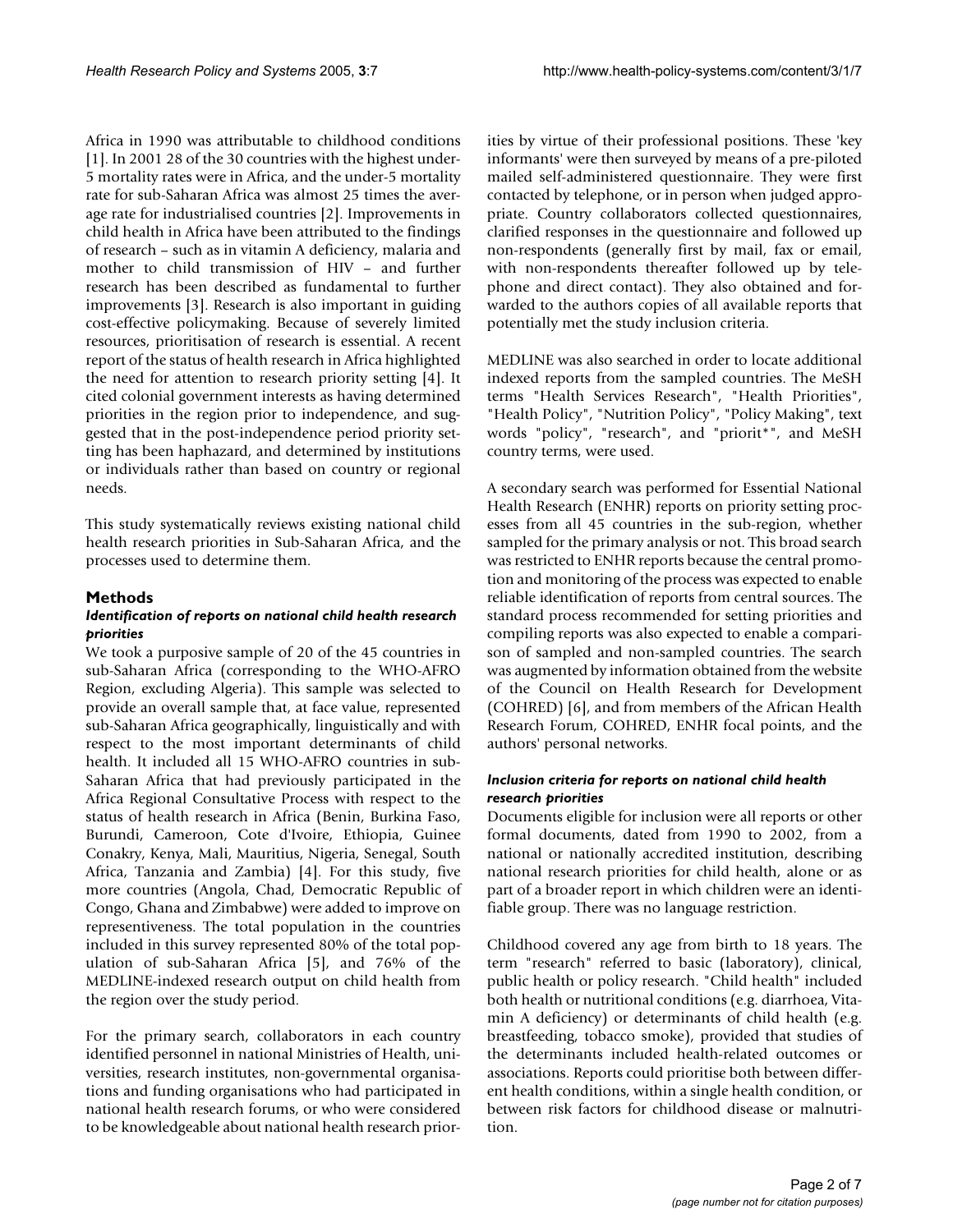





### *Critical assessment of reports on national child health research priorities*

The quality of reports was assessed using criteria modified from those proposed by the Global Forum for Health Research for consideration when setting health research priorities [7]. viz. consideration of i) burden of disease; ii) determinants of disease; iii) the burden of determinants of disease; iv) the present level of knowledge, and v) the cost-effectiveness of interventions. In addition, the interest groups participating in the setting of priorities were recorded for use in the determination of the breadth of participation.

Potentially eligible reports identified by country collaborators were independently assessed for inclusion by two reviewers, with disagreements resolved through consensus.

### *Data extraction and statistical analysis*

Pre-specified data were extracted independently by two reviewers onto a pre-designed data extraction form. Disagreements were resolved by consensus. French language documents were examined by French speaking reviewers. Data extracted included date of report, the presence of the inclusion criteria, the health conditions and determinants considered, interest groups and institutions participating,

funders and the presence of the quality criteria specified above. Listed priorities were extracted verbatim for later analysis, translated where necessary from French into English by a bilingual author (FT).

#### **Table 1: Reports identified**

|               | <b>Included</b> |             | <b>TOTAL</b> |
|---------------|-----------------|-------------|--------------|
|               | Yes             | No*         |              |
| Burkina Faso  |                 | 3(3)        | 3            |
| Cameroon      |                 | $\vert$ (l) |              |
| Cote d'Ivoire |                 | $\vert$ (0) |              |
| Ethiopia      |                 | $\vert$ (0) |              |
| Ghana         |                 | $\vert$ (l) |              |
| Guinea        |                 | $\vert$ (l) |              |
| Kenya         |                 | 2(1)        | 2            |
| Mali          |                 | $\vert$ (l) |              |
| Nigeria       | 2               | 1(0)        | 3            |
| Senegal       |                 |             |              |
| South Africa  | 4               | 10(2)       | 14           |
| Tanzania      |                 | 2(1)        | 2            |
| Zambia        | I               |             |              |
| Zimbabwe      |                 | $\vert$ (l) |              |
| TOTAL         | 8               | 25 (12)     | 33           |

\* The numbers in brackets represent reports that would have been eligible if child priorities had been separately identifiable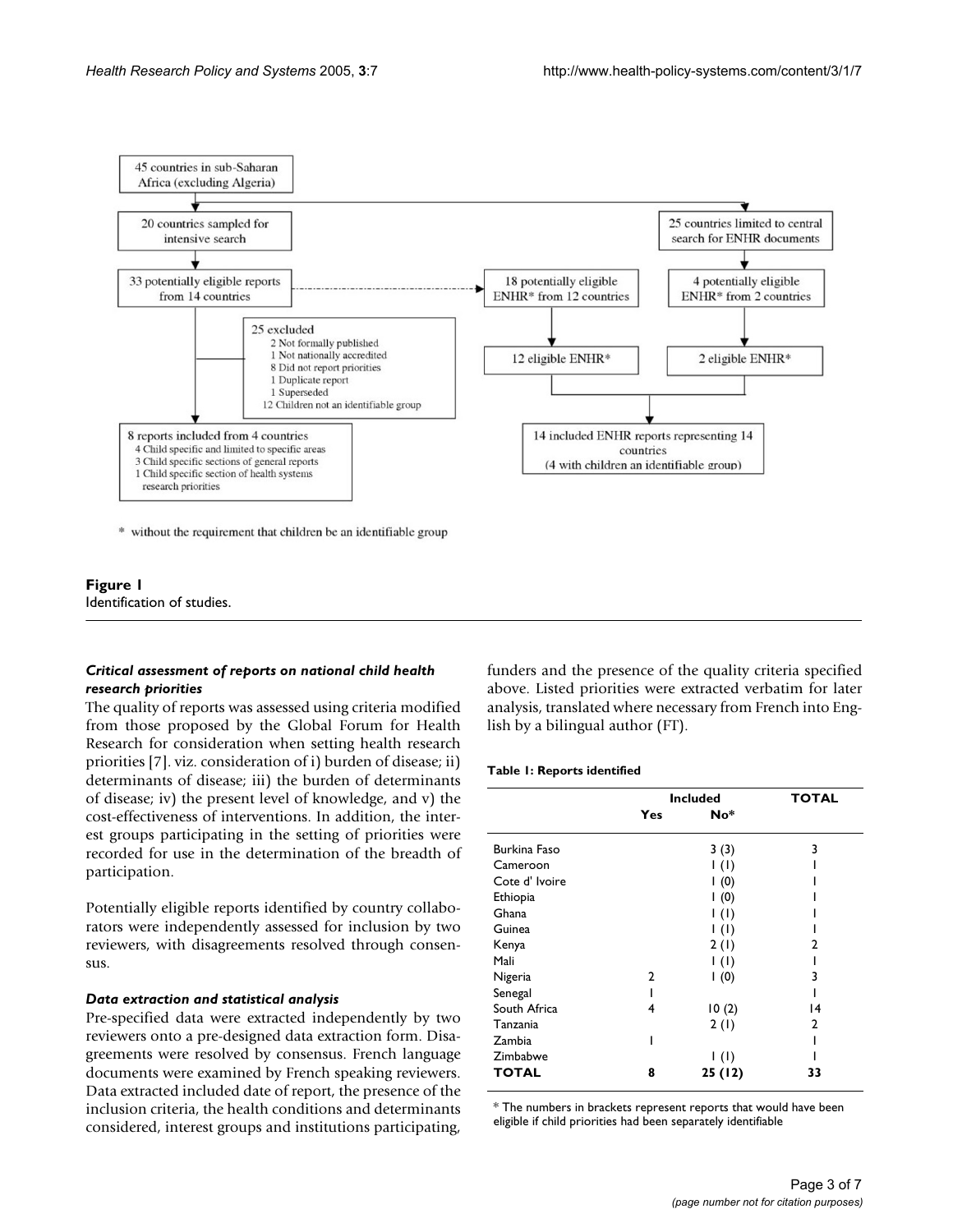### **Table 2: Included reports**

| <b>Name of Report</b>                                                                                                                                                                | Country      | Date | <b>Scope</b>     |
|--------------------------------------------------------------------------------------------------------------------------------------------------------------------------------------|--------------|------|------------------|
| Child health priorities separately identifiable                                                                                                                                      |              |      |                  |
| Priorities for Health Research in Nigeria.[8]                                                                                                                                        | Nigeria      | 2001 | General          |
| Handbook for Health Systems/Operations Research at Local Government Level.[9]                                                                                                        | Nigeria      | 1993 | Health systems   |
| Interim findings on the National PMTCT Pilot Sites.[10]                                                                                                                              | South Africa | 2002 | <b>HIV/AIDS</b>  |
| Workshop on an integrated policy for school health.[11]                                                                                                                              | South Africa | 1997 | School health    |
| Chronic Disease of Childhood. Workshop proceedings.[12]                                                                                                                              | South Africa | 1999 | Chronic diseases |
| Saving Babies 2001. Second perinatal care survey of South Africa.[13]                                                                                                                | South Africa | 2001 | Perinatal        |
| Programme National de Recherche en Santé (National Programme of Health Research).[14]                                                                                                | Senegal      | 2001 | General          |
| Zambia National Health Research Agenda.[15]                                                                                                                                          | Zambia       | 1999 | General          |
| Child health priorities not distinguished from adult priorities                                                                                                                      |              |      |                  |
| Les programmes d'intervention nutritionnelle au Burkina Faso (Nutritional intervention programmes in                                                                                 | Burkina Faso | 2001 | Nutrition        |
| Burkina Faso).[16]                                                                                                                                                                   |              |      |                  |
| Actes du Premier Symposium sur la Recherche Nationale en Santé au Burkina Faso (Proceedings of the<br>first symposium on national essential health research in Burkina Faso).[17]    | Burkina Faso | 1997 | General          |
| Plan National d'Action pour la Nutrition [version revisée]. (National Action Plan for Nutrition [revised<br>version]).[18]                                                           | Burkina Faso | 2001 | <b>Nutrition</b> |
| Recommendations of the National Symposium on Medical Research in Cameroon.[19]                                                                                                       | Cameroon     | 2002 | General          |
| Medium Term Health Strategy: Towards Vision 2020.[20]                                                                                                                                | Ghana        | 1995 | General          |
| Atelier de réactualisation des priorités nationales en matière de recherche en santé en République de<br>Guinée (National workshop on definition of health research priorities).[21] | Guinea       | 2000 | General          |
| Conceptual Framework for Essential National Health Research in Kenya.[22,23]                                                                                                         | Kenya        | 1994 | General          |
| First National Symposium on Health Research Priority Setting in Mali.[24]                                                                                                            | Mali         | 2001 | General          |
| Foresight Health Report.[25]                                                                                                                                                         | South Africa | 1999 | General          |
| Proceedings of the First Essential National Health Research Congress on Priority setting.[26]                                                                                        | South Africa | 1996 | General          |
| Tanzania Essential National Health Research Priority Setting Workshop. Final Report.[27]                                                                                             | Tanzania     | 1999 | General          |
| The Essential National Health Research.[28]                                                                                                                                          | Zimbabwe     | 1995 | General          |

Quantitative synthesis was not attempted.

### *Ethical approval*

Ethical approval was obtained from the Research Ethics Committee of the University of Cape Town (ref 251/ 2002).

# **Results**

Two hundred and fifteen key informants responded to the questionnaire survey. Thirty three potentially eligible reports were identified from 14 of the 20 sampled countries (Figure 1). The 14 countries from which reports were identified generated 99.4% of the MEDLINE-indexed research output on child health from the sample for the period under review. Eight studies met the study inclusion criteria [8-15] (Table 1). Of the 25 excluded reports, 12 would have been eligible if priorities had been reported with children as an identifiable group [16-28]. Characteristics of included studies plus those that would have been eligible if children had been an identifiable group are shown in Table 2.

The extent to which included reports satisfied the prespecified quality criteria is shown in Table 3, together with reports that would have been eligible if priorities had been reported with children as an identifiable group. Six (30%) of 20 reports satisfied three or more of the five quality criteria, with the number of criteria met ranging from zero to five. Table 4 lists the interest groups participating in the prioritisation processes of the reports

Four of the eight studies with children as an identifiable group addressed limited areas of child health only i.e. mother to child transmission of HIV, school health, chronic diseases of childhood, and perinatal care [10-13]. All four were from South Africa. The remaining four reports, from Nigeria (two), Senegal and Zambia, covered research priorities for both children and adults and included specific categories of child health [8,9,14,15]. One of these four reports included a section dealing with general child health [15], one dealt with maternal and child health in a report limited to health systems research priorities [9], one with "Adolescent health and sexuality" [8], and one with "Pregnancy and delivery, pregnancy and oral cavity diseases, mother and child care, adolescent health" limited entirely to the pre-natal period [14]. The wide variation in the areas of interest of the eight reports in the primary analysis precluded any attempt at synthesis of priorities.

Eighteen reports from 12 of 20 sampled countries reported ENHR processes (Figure 1). Of the other eight countries in the sample, there was no record of ENHR processes having been initiated in three countries, and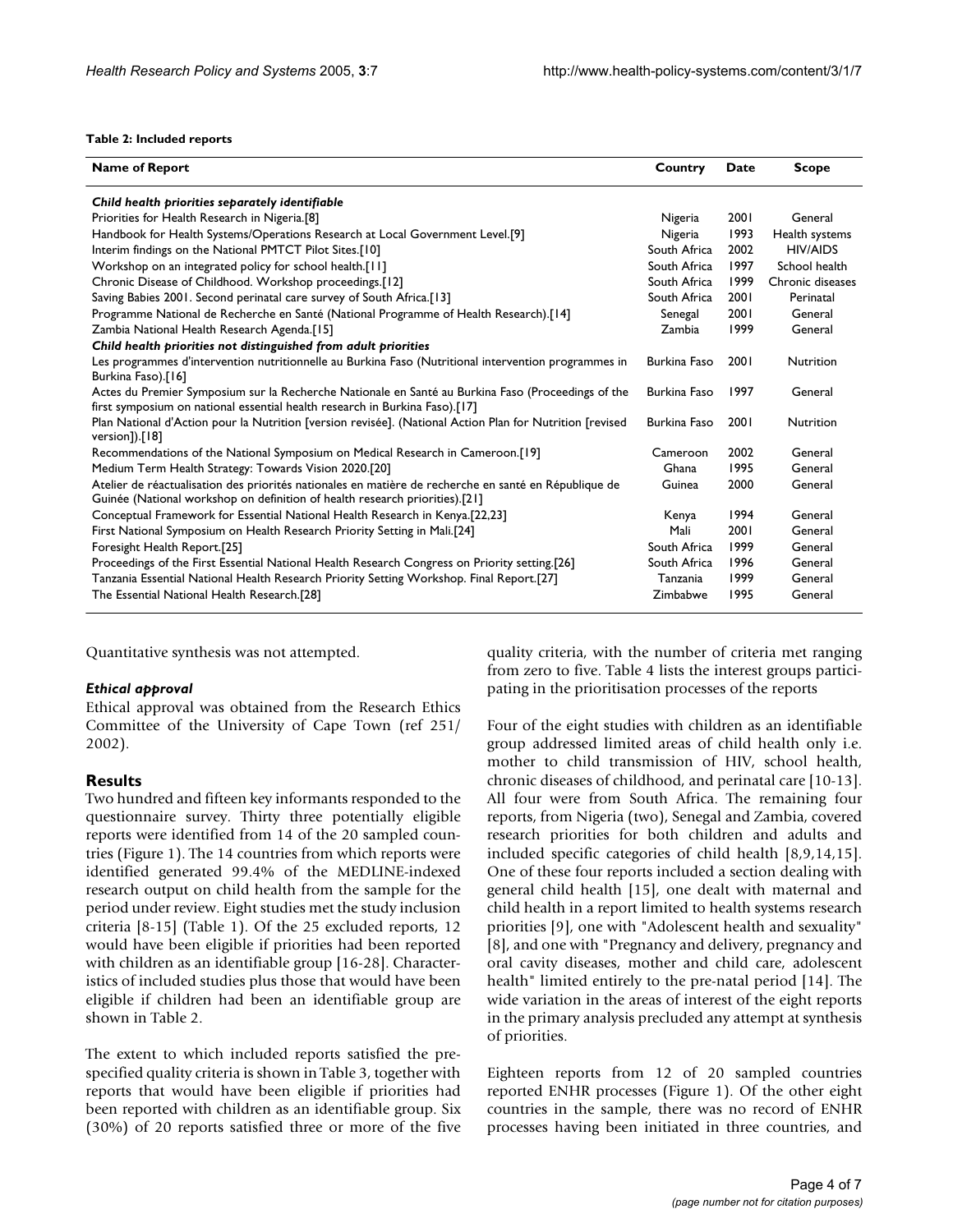|                                     |         | Included reports $(\%)$ , n = 8 |          |         |         | Reports that would have been eligible without the<br>requirement of child-specific priorities $(\%)$ , n = 20 |
|-------------------------------------|---------|---------------------------------|----------|---------|---------|---------------------------------------------------------------------------------------------------------------|
| Consideration of:                   | Yes     | No                              | Unclear  | Yes     | No      | Unclear                                                                                                       |
| burden of disease                   | 6(75)   | 2(25)                           | 0(0)     | 14 (70) | 4(20)   | 2(10)                                                                                                         |
| determinants of disease             | 5(62.5) | 2(25)                           | I (12.5) | 10(50)  | 8(40)   | 2(10)                                                                                                         |
| burden of determinants of disease   | 2(25)   | 5(62.5)                         | (12.5)   | 2(10)   | 16(80)  | 2(10)                                                                                                         |
| existing knowledge                  | 4(50)   | 4(50)                           | 0(0)     | 10(50)  | 10(50)  | 0(0)                                                                                                          |
| cost-effectiveness of interventions | 2(25)   | 5(62.5)                         | I (12.5) | 5(25)   | 14 (70) | 1(5)                                                                                                          |

#### **Table 3: Quality criteria met by included reports**

confirmation of no report of priorities in a fourth [6]. ENHR documents were thus identified from 12 (75%) of the 16 countries from which they were potentially available by the primary search. The secondary search for ENHR reports from all 45 countries in the sub-region identified four potentially eligible reports from two countries not included in the primary sample (Malawi and Uganda), two of which were found to be eligible. In total therefore, 14 reports from 14 countries met the secondary inclusion criteria; two from non-sampled countries (Malawi and Uganda) [8,14,15,17,19-24,26-30]. All of the reports dealt with general priorities. Four reports covering research priorities for both children and adults included specific categories on child health (from Nigeria, Senegal, Uganda and Zambia) [8,14,15,30]. Only two reports listed research priorities for child health as a whole. Except for possible overlap in the area of nutritional interventions, there were no specific priorities common to both [15,30]. The two other reports were those described above that dealt with reproductive health [8,14].

Despite a standard ENHR process for prioritisation, there was wide variation in the frameworks for the categorisation of research priorities, and in the number of categories and sub-categories in each report. Some reports listed only specific health conditions, while others categorised by other, but varying, frameworks such as health systems, public health and socio-cultural issues (Table 5). The listed priorities included one to five tiers of categorisation (median two). The number of first-tier categories of priorities varied from three to 26 (median five). Of the 10 reports with second-tier categories, the total number of priorities listed in the second-tier categories varied from 10 to 90 (median 28). Three of the 14 reports offered a scoring or ranking of research priorities. There were too few ENHR reports from non-sampled countries identified in the secondary search to compare priorities of sampled with non-sampled countries.

### **Discussion**

This study aimed to provide as valid and replicable an overview of existing child health research priorities as possible, and to describe the processes whereby the priorities were set. To do so, a pre-specified systematic approach was followed, adapted from the process now widely accepted in healthcare practice [31,32]. This approach to health research priorities does not adequately address nuances of meaning and local context, and thus represents an incomplete picture. Although insufficient in itself, we suggest that this analytical approach is an essential component of the assessment of research prioritisation processes, particularly because of the shortcomings of existing processes identified by this study.

Prioritisation reports were identified from the 14 countries that generated 99.4% of the MEDLINE-indexed child health research output of the entire sample of 20 countries. If it is assumed that the countries producing the bulk of published research also generate the bulk of prioritisation processes, the study appears to have identified prioritisation reports from the countries in which they might be expected to exist. ENHR documents were obtained from 12 of 16 countries from which they were potentially available, representing a minimum 75% success rate in identifying ENHR documents. The sample itself was limited to 20 of the 45 countries in the WHO-AFRO region (excluding Algeria), representing 80% of the total population under study and 76% of the MEDLINE-indexed research articles on child health from the region. The data collected therefore appear to be reasonably representative of the population under study.

The quality of reports was variable, meeting between zero and five of the five quality criteria modified from the approach suggested by the Global Forum for Health Research for the development of priorities [7]. However, these criteria were not proposed primarily as quality assessment criteria and have not to our knowledge been validated as such. The representation on prioritisation teams was generally broad.

The most striking finding of this review is the dearth of systematically developed national research priorities in child health and child nutrition in sub-Saharan Africa. Only eight documents that offered child-specific priorities were identified from the sampled countries. In the bulk of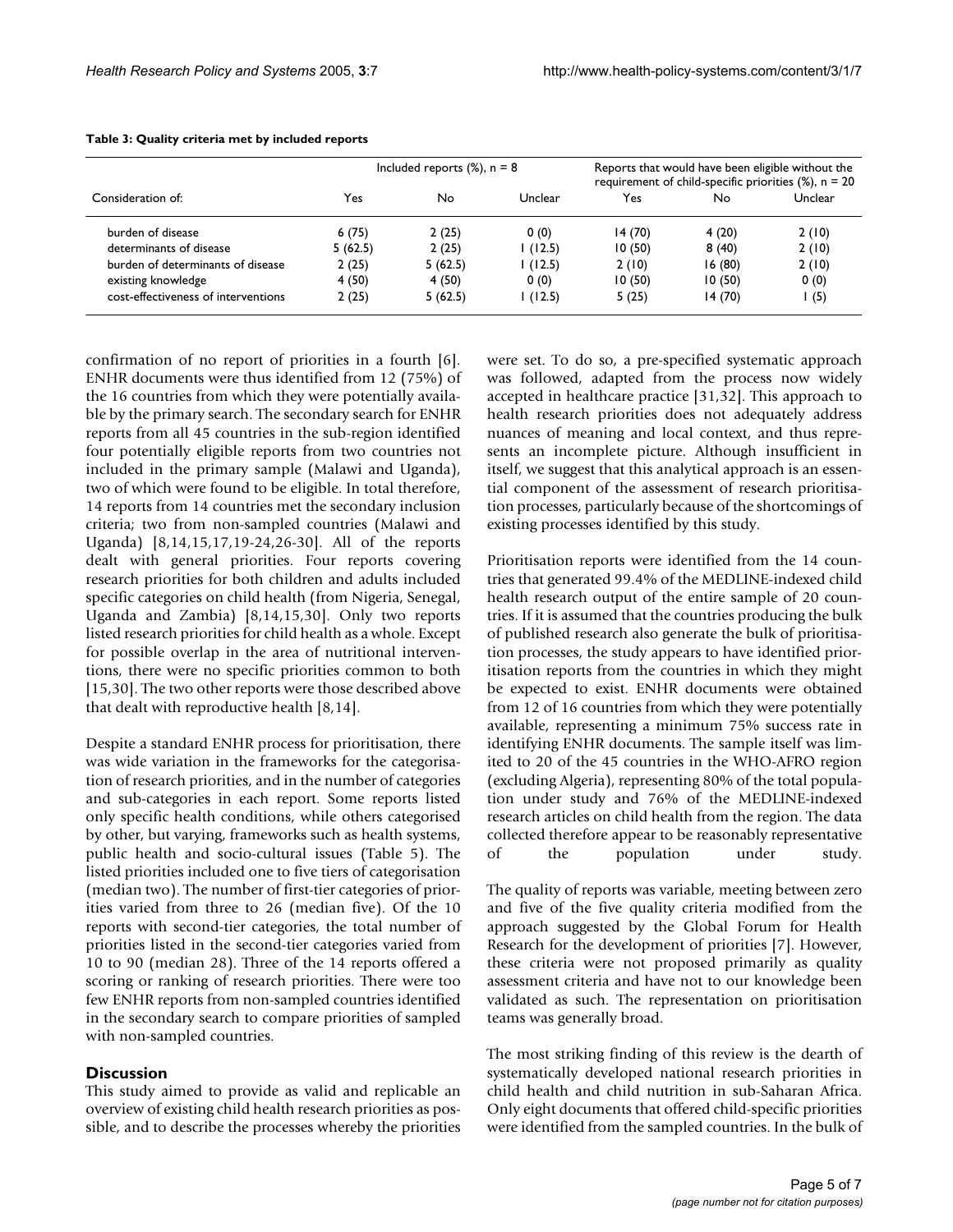|                                | Included reports<br>$(\%)$ , n = 8 |         |         | Reports that would have been eligible without<br>requirement of child-specific priorities<br>$(\%)$ , n = 20 |       |         |
|--------------------------------|------------------------------------|---------|---------|--------------------------------------------------------------------------------------------------------------|-------|---------|
|                                | Yes                                | No      | Unclear | Yes                                                                                                          | No    | Unclear |
| <b>Researchers</b>             | 6(75)                              | (12.5)  | 1(12.5) | 16(80)                                                                                                       | 2(10) | 2(10)   |
| Institutions of learning       | 5(62.5)                            | 2(25)   | (12.5)  | 15(75)                                                                                                       | 3(15) | 2(10)   |
| Health managers                | 6(75)                              | 1(12.5) | (12.5)  | 16(80)                                                                                                       | 2(10) | 2(10)   |
| Policy makers                  | 6(75)                              | (12.5)  | (12.5)  | 17 (85)                                                                                                      | 2(10) | (5)     |
| Non-governmental organisations | 3(37.5)                            | 4 (50)  | (12.5)  | 12(60)                                                                                                       | 6(30) | 2(10)   |
| Consumers                      | 2(25)                              | 5(62.5) | 1(12.5) | 9(45)                                                                                                        | 9(45) | 2(10)   |

#### **Table 4: Interest groups participating in the prioritisation processes of included reports**

identified prioritisation processes children were included but research priorities were not considered, or reported, in a manner that enabled a separate assessment of childhood priorities. This is concerning, given the differences in the health issues confronting children and adults, and the 65% of burden of disease in sub-Saharan Africa in 1990 attributable to conditions occurring in children [1].

Of the general reports listing research priorities for all ages, only three included child-specific categories. Two of these covered reproductive health only; one antenatal care only (i.e. pregnant children). It is unlikely that the reproductive health of children is the only priority for child health research. The prominence of reproductive health as a priority for children is probably a distortion due to overlap with adult research priorities, and suggests that children's interests are not adequately represented in processes that combine all ages. Only one (ENHR) report from the sample presented priorities for overall child health, with one additional ENHR report identified from a non-sampled country. No specific listed research priorities were common to both countries (Zambia and Uganda), possibly reflecting the variation in reporting even when a relatively standard process is used.

The secondary analysis of ENHR reports, regardless of whether children were dealt with separately, identified other obstacles to the comparison and synthesis of childhood research priorities. Even for ENHR processes, which use a standard recommended approach, the reporting of priorities varied markedly in format, with different methods of categorisation and numbers of listed priorities. The large number of research priorities listed themselves required prioritisation, but only three of 14 reports provided a ranking or weighting. These factors made comparison and synthesis of reported research priorities very difficult. A common conceptual framework for the reporting of priorities would greatly facilitate a meaningful overview of research priorities. If such a framework makes specific provision for child health and child nutrition, it could improve specific consideration and reporting of such priorities.

The shortcomings in current prioritisation processes and the difficulties encountered in synthesising research priorities raise the question of whether it is appropriate to attempt to develop sub-regional and regional research priorities by synthesising existing national priorities. This approach has the advantage of utilising existing work that is in any case necessary at national level, and of building on locally developed priorities. However, for this to be a viable approach, considerable structural changes in current processes are necessary. Challenges for the coherent development of research priorities appear to include the development of national health research system assessments that use a common conceptual framework and include specific consideration of research priorities for children.

|  |  | Table 5: Types of health-related categories listed in first- and second-tier headings of reports |
|--|--|--------------------------------------------------------------------------------------------------|
|--|--|--------------------------------------------------------------------------------------------------|

|                                   | First tier headings $(n = 14)$ | Second tier headings $(n = 10)$ |  |
|-----------------------------------|--------------------------------|---------------------------------|--|
| Specific health conditions        | 11(78.6%)                      | $10(100\%)$                     |  |
| Determinants of health conditions | $0(0\%)$                       | 5 (50%)                         |  |
| <b>Nutritional issues</b>         | 6(42.9%)                       | 9(90%)                          |  |
| Public health issues              | 12(85.7%)                      | 10(100%)                        |  |
| Research issues                   | 3(21.4%)                       | $3(30\%)$                       |  |